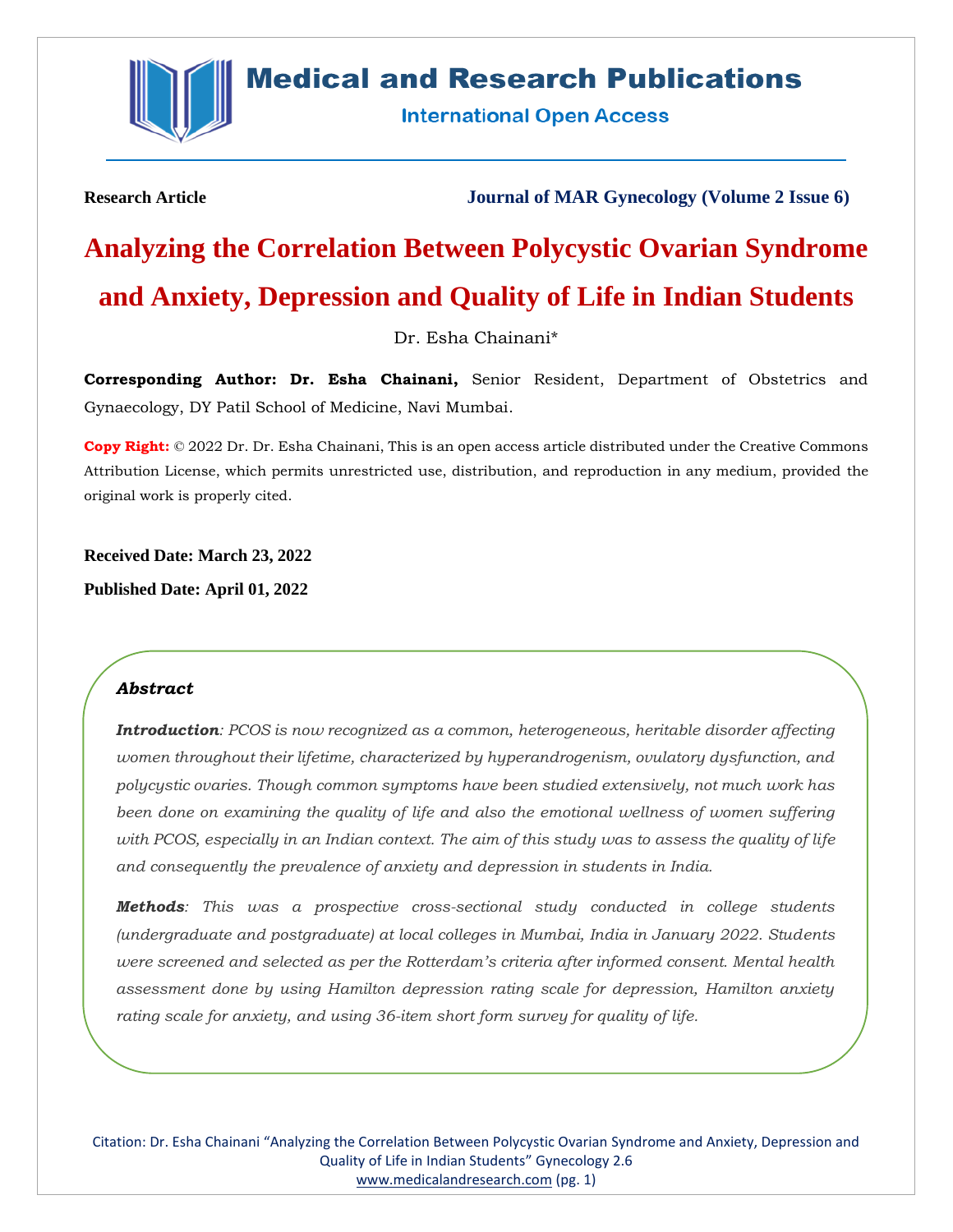*Results: The prevalence of anxiety disorders in our study sample was 38%, and the prevalence of depressive disorders was 18%. And a total of 44 patients had neither of the two. 16 out of 38 students had mild anxiety and 10 out of 18 students had mild depression. The quality of life (QoL) measured by the SF-36 shows a significant result of a lower quality of life seen in patients with psychiatric morbidity.* 

*Conclusion: Women with PCOS should be considered a vulnerable population that may experience an adverse impact on their mental health and quality of life.*

# **Introduction**

Polycystic Ovarian Syndrome has now become a topic of discussion everywhere – from social media to pop culture even in India. This upsurge in dialogue on PCOS has increased awareness, diagnosis and also led to better management of this disease. PCOS is now recognized as a common, heterogeneous, heritable disorder affecting women throughout their lifetime, characterized by hyperandrogenism, ovulatory dysfunction, and polycystic ovaries.(1) However the clinical presentation differs widely – most commonly known and discussed are menstrual disturbances, infertility and clinical manifestations of hyperandrogenism. However, 30% of women with PCOS will have normal menses. (2)

Though these symptoms have been studied extensively, not much work has been done on examining the quality of life and also the emotional wellness of women suffering with PCOS, especially in an Indian context. It is important to consider the effect of racial disparities and differences on mental health, including the emerging evidence that racial experiences in minority populations can affect multiple aspects of mental health care, including distress due to anxiety, access to care, and the use of treatment especially in young women. (3,4,5,6)

Previous studies have reported psychological problems such as anxiety, depression and body image concerns. Consequently, PCOS is likely to have an impact on the quality of life. Studies during early adulthood are likely to improve the understanding of psychological issues and quality of life affecting persons with PCOS (7)

#### **Aim**

The aim of this study was to assess the quality of life and consequently the prevalence of anxiety and depression in students in India.

Citation: Dr. Esha Chainani "Analyzing the Correlation Between Polycystic Ovarian Syndrome and Anxiety, Depression and Quality of Life in Indian Students." MAR Gynecology 2.6 [www.medicalandresearch.com](http://www.medicalandresearch.com/) (pg. 2)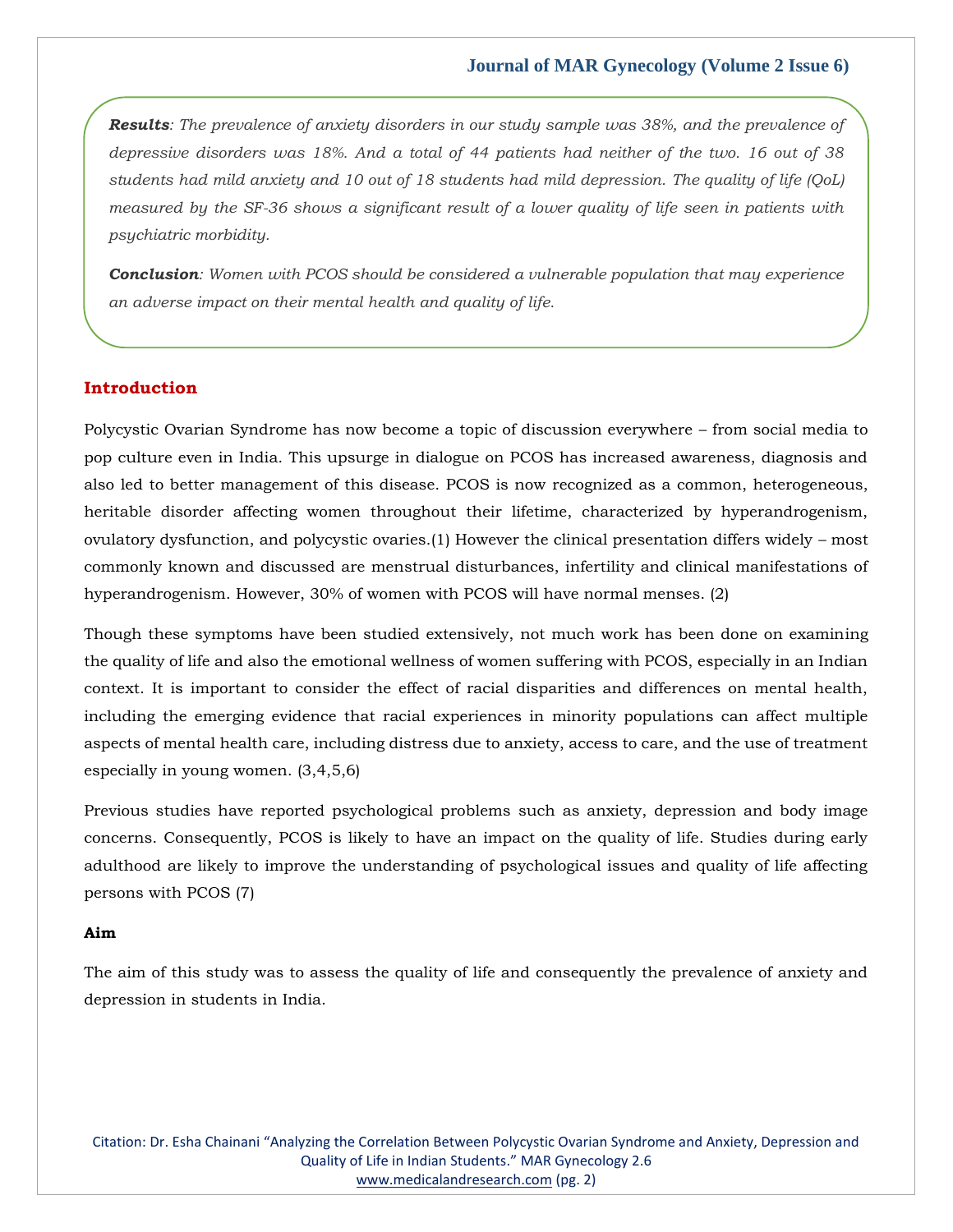#### **Methods**

This was a prospective cross-sectional study conducted in college students (undergraduate and postgraduate) at local colleges in Mumbai, India in January 2022.

Students were invited to participate in the study through announcements in their classes and departments. The institute ethics committee approved the study protocol and written informed consent was obtained from the participants. Each consenting participant was provided with a pre-designed performa to collect socio-demographic, general and gynaecological health information. Students with a history of psychoactive substance use in the preceding 6 months (other than nicotine), major psychiatric and other medical disorders were excluded. The diagnosis of PCOS was based on the Rotterdam 2003 criteria. Of the 104 participants diagnosed with PCOS, 4 of them were excluded as their data forms incomplete. Thus, 100 students diagnosed with PCOS constituted the study population. The students underwent evaluation of depression, anxiety and QoL using the Hamilton depression rating scale (HDRS), Hamilton anxiety rating scale (HARS) and 36-item short form survey (SF-36), respectively.

#### **Hamilton depression rating scale (HDRS**)

The HDRS is a multiple item questionnaire used to rate the severity of depressive symptoms. The theoretical score range of the scale is from 0 to 52. A score of 0–7 is generally accepted to be within the normal range (or the patient is in the clinical remission phase), while a score of 20 or higher indicating at least moderate severity of the depression. (8)

#### **Hamilton anxiety rating scale (HARS)**

This was one of the first rating scales developed to measure the severity of anxiety symptoms, and is still widely used today in both clinical and research settings. The scale consists of 14 items, each defined by a series of symptoms, and measures both psychic anxiety (mental agitation and psychological distress) and somatic anxiety. Each item is scored on a scale of 0 (not present) to 4 (severe), with a total score range of 0–56, where <17 indicates mild severity, 18–24 mild to moderate severity and 25–30 moderate to severe.(9)

#### **36-item short form survey (SF-36)**

It is considered to be a measure of health related QoL (HRQoL) constructed to be suitable for use by anyone, irrespective of demographics or disease, and contains 36 items. It measures physical and mental health based on 8 health concepts: physical and social functioning, role limitations due to physical and emotional problems, mental health, vitality, bodily pain, and general health perception.(10)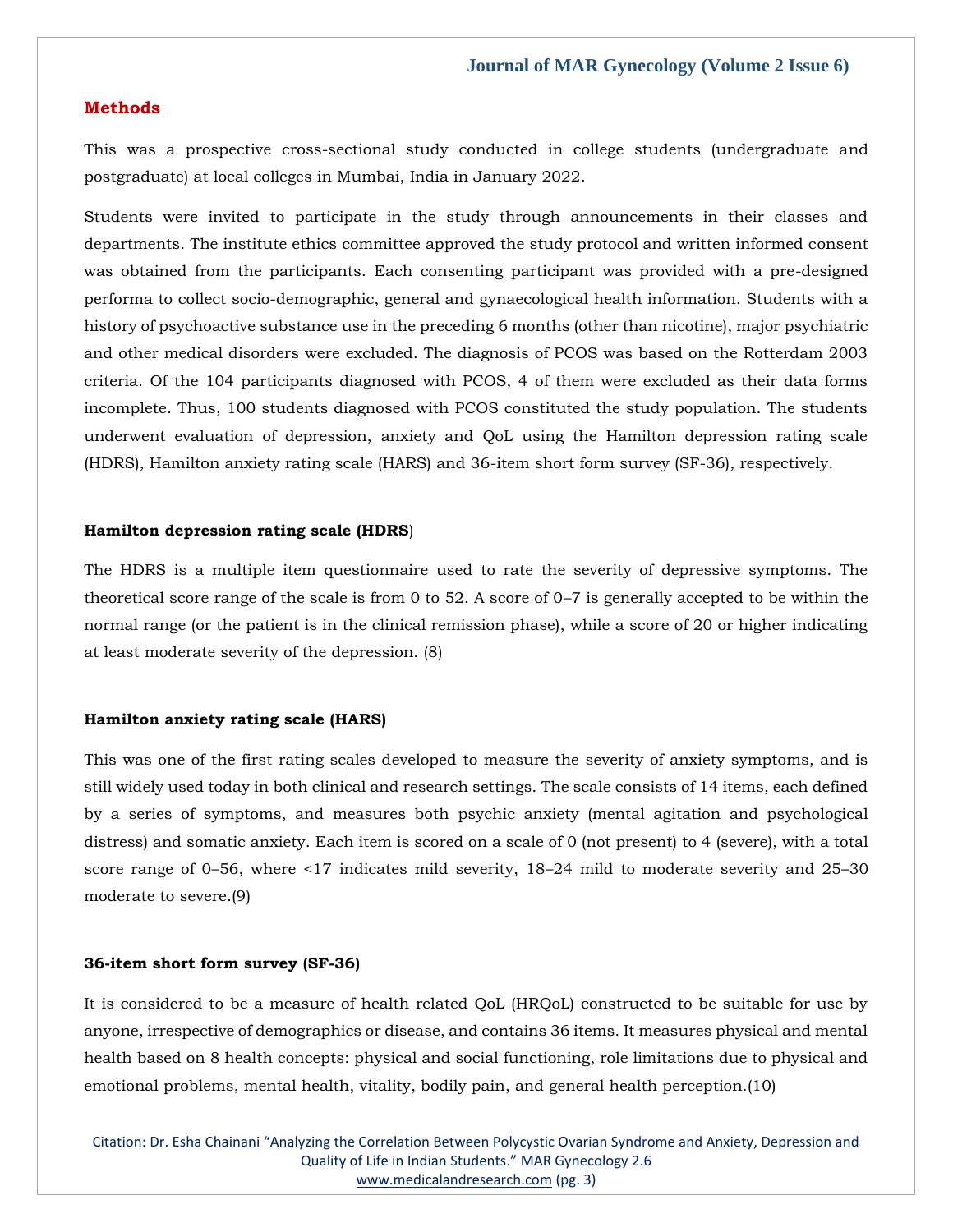#### **Data analysis**

Data collected using HDRS, HARS and SF-36 questionnaire were recorded in a statistical package for the social sciences (SPSS) spreadsheet after coding. The categorical data and continuous data were expressed as percentages and mean (±standard deviation), respectively. Test of association between various determinants with risk/presence of PCOS among students was done using t test. P≤0.05 was taken as the cut-off for significant association.

# **Results**

104 participants took part in this study, out of which 4 were excluded as their forms were incomplete. Thus, a total of 100 females in the age group of 18–30 years were studied. The mean age of the sample was 23.47 years (Table 1). 27% of the students with PCOS were classified as overweight and 6% were obese as per their body mass index (BMI).

| <b>Variables</b> | N(% |
|------------------|-----|
| Age (years)      |     |
| 18-20            | 19  |
| $21 - 25$        | 77  |
| $>26$            | 4   |
|                  |     |
| <b>BMI</b>       |     |
| Underweight      | 18  |
| Normal           | 49  |
| Overweight       | 27  |
| Obese            | 6   |

**Table 1: Distribution of age and body mass index (BMI) of students (N=100**)

#### **Prevalence of anxiety and depression**

Of the 100 students studied, 38 were found to be suffering from anxiety disorders, while 18 were found to be suffering from depressive disorders. Thus, the prevalence of anxiety disorders in our study sample was 38%, and the prevalence of depressive disorders was 18%. And a total of 44 patients had neither of the two.

The Hamilton rating scales for anxiety and depression were used to rate the severity of the respective conditions among those, in whom they were present (Table 2).

16 out of 38 students had mild anxiety and 10 out of 18 students had mild depression.

Citation: Dr. Esha Chainani "Analyzing the Correlation Between Polycystic Ovarian Syndrome and Anxiety, Depression and Quality of Life in Indian Students." MAR Gynecology 2.6 [www.medicalandresearch.com](http://www.medicalandresearch.com/) (pg. 4)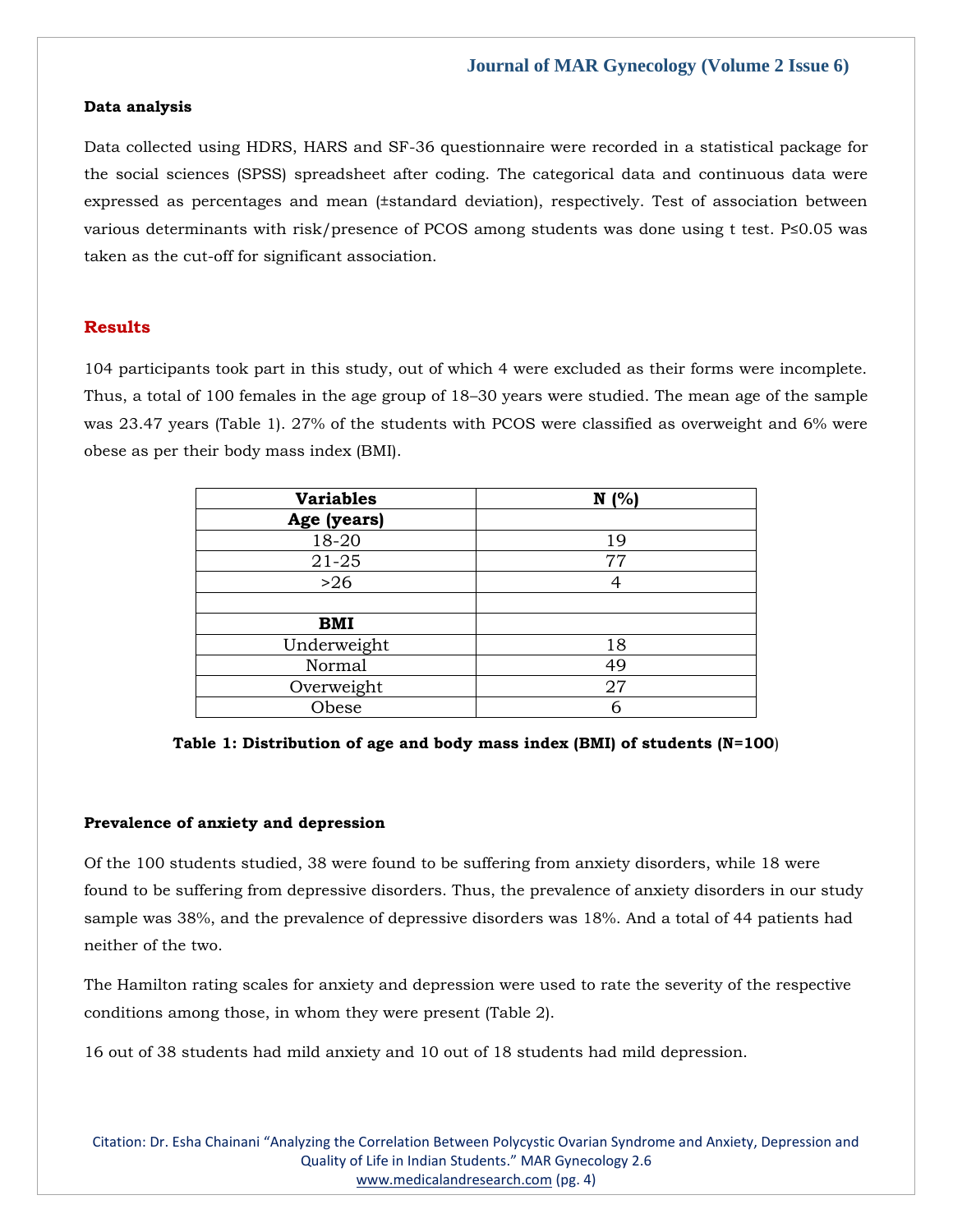The quality of life (QoL) measured by the SF-36 shows a significant result of a lower quality of life seen in patients with psychiatric morbidity. As the p value is  $\leq 0.01$ , the result is significant at p $\leq 0.05$ . But irrespective of the above comparison QoL of women suffering from PCOS is affected with and without psychiatric morbidities.

| <b>Anxiety and Depression symptoms</b> | Percentage |
|----------------------------------------|------------|
| Anxiety                                |            |
| Mild                                   | 42         |
| Moderate                               | 34         |
| Severe                                 | 24         |
|                                        |            |
| Depression                             |            |
| Mild                                   | 57         |
| Moderate                               | 31         |
| Severe                                 | 12         |

**Table 2:** Distribution of anxiety and depression symptoms in students

| <b>Quality of</b>  | PCOS with psychological | <b>PCOS</b> without psychological | P    |
|--------------------|-------------------------|-----------------------------------|------|
| life               | morbidity $(N=56)$      | morbidity $(N=44)$                |      |
| Mean<br>$(\pm SD)$ | 55.48±1.86              | 44.52±2.43                        | 0.01 |

**Table 3:** Correlation between quality of life and psychological morbidity (anxiety and depressive symptoms) in students

# **Discussion**

The overall prevalence of psychological morbidity in this study was 56%. It is difficult to make comparisons across studies due to differences in methodology.

A large study conducted reported that women with PCOS on average tend to experience mildly elevated anxiety and depression, significantly more than women without PCOS (12) and this is consistent through our study as well.

However, the reasons for this higher prevalence of psychological morbidity is complex and at this point largely unknown. A meta analysis study points to emotional distress due to symptoms and psycho-social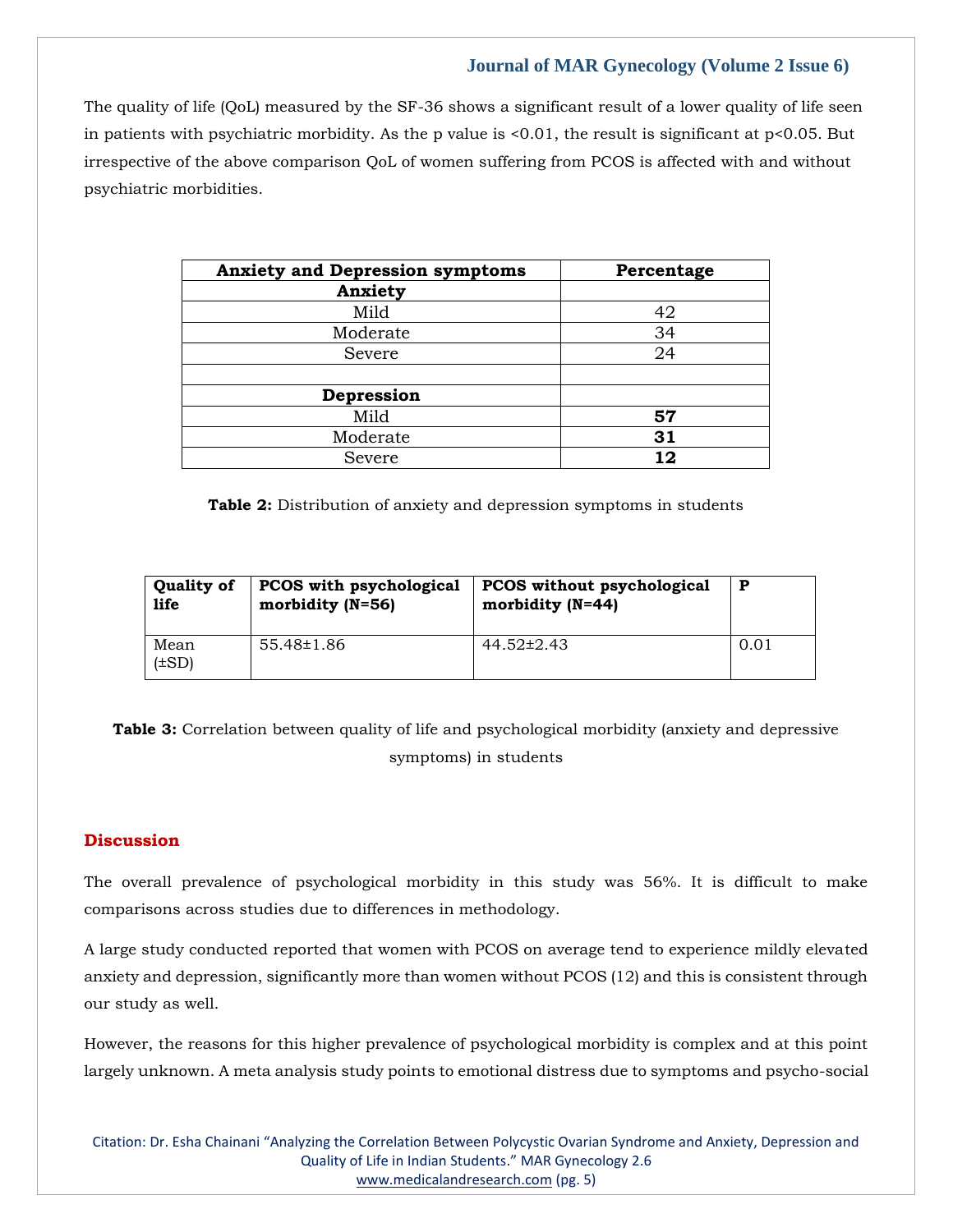consequences of their diagnosis being a contributory factor to psychological distress in young women. (13)

Another study using structured clinical interviews with clinical participants found a very similar prevalence of overall psychiatric morbidity at 52.7% (14)

A recent study analysed racial differences in psychiatric morbidity and PCOS patients found a higher prevalence in white women compared to black (75.9% vs. 61.3%) with prevalence of depression remaining similar. (15)

In our study psychiatric morbidity was significantly associated with lower quality of life. This is similar to several studies that have reported the same. (16,17,18) Some studies suggest that psychological morbidity can impact physical (e.g. eating and sleeping patterns), psychological (e.g. motivation and feelings of worthlessness), and social factors (e.g. relationships with others).

More studies are required to evaluate the complex relationship between PCOS and psychiatric sequelae. More research into the cause and management of this are also urged to be looked from this preliminary study. Sensitization of gynecologists and psychiatrists to this psychological impact of PCOS should also be done to further diagnose and help support women with PCOS.

#### **Limitations**

This study was limited by a small sample size and due to the format of the data collection possible selfreport bias limits the generalization of the study findings. The relationship between the SF-36 sub-scales and psychological morbidity was also not evaluated. Other confounding factors like personal factors, stressors, adolescence, relationship and college problems and other problems that may cause these psychiatric illnesses.

However even with recognising its limitations, the study still confirms that anxiety and depression is associated with lower quality of life in women with PCOS. Hence routine screening for psychological morbidity in women with PCOS assumes utmost clinical significance.

#### **Conclusion**

The overall prevalence of psychological morbidity in this study was 56%. The prevalence of anxiety disorders in our study sample was 38%, and the prevalence of depressive disorders was 18%

There is a strong relationship between women with PCOS and a reduced quality of life.

This concludes our study to state that the psychological sequelae of PCOS are also to be kept in mind during management of a patient with PCOS.

Citation: Dr. Esha Chainani "Analyzing the Correlation Between Polycystic Ovarian Syndrome and Anxiety, Depression and Quality of Life in Indian Students." MAR Gynecology 2.6 [www.medicalandresearch.com](http://www.medicalandresearch.com/) (pg. 6)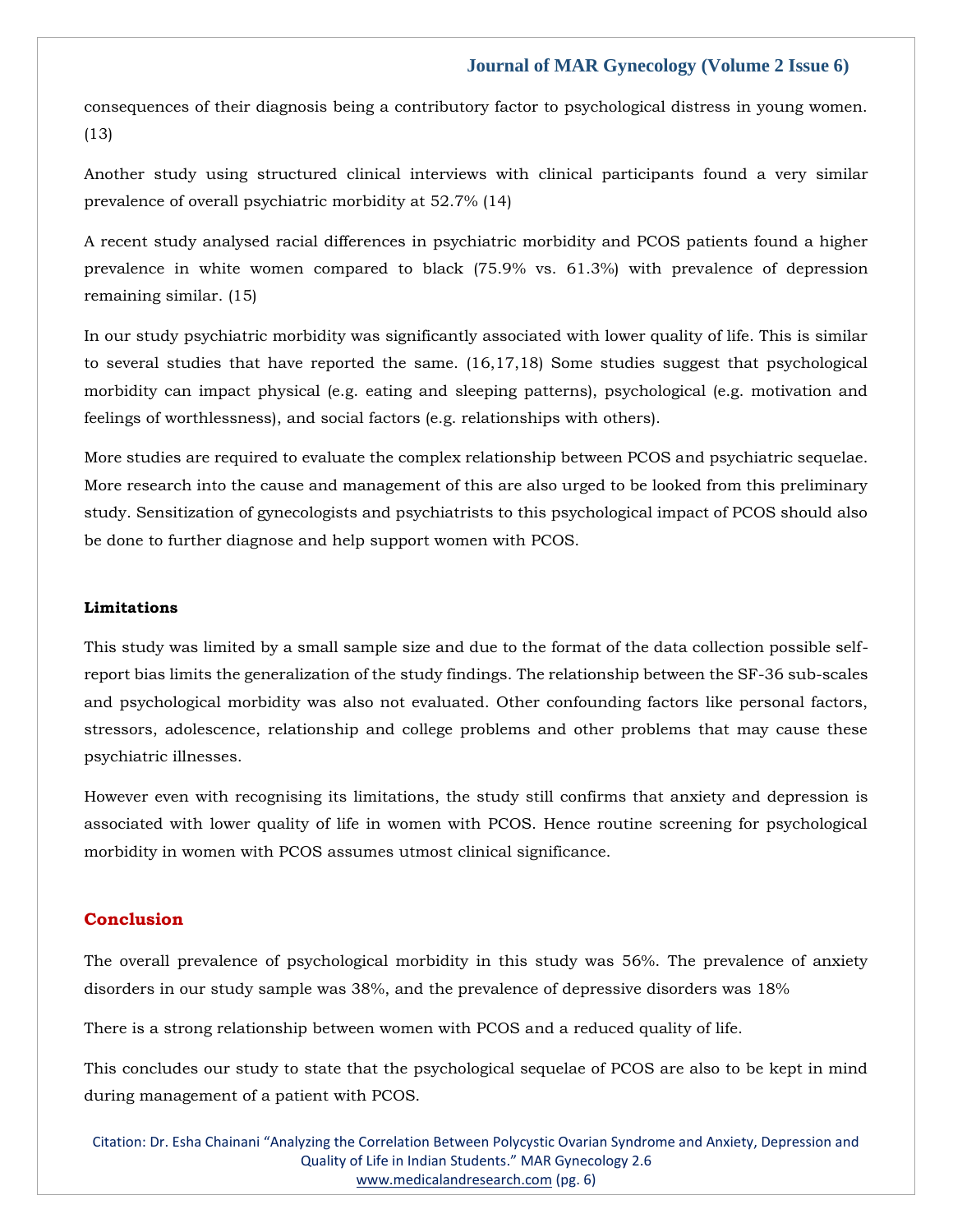Whilst further research is required, women with PCOS should be considered a vulnerable population that may experience an adverse impact on their mental health and quality of life.

#### **References**

[1. Sirmans SM, Pate KA. Epidemiology, diagnosis, and management of polycystic ovary syndrome. Clin](https://www.google.com/search?q=Epidemiology%2C+diagnosis%2C+and+management+of+polycystic+ovary+syndrome.+Clin+Epidemiol.+&sxsrf=APq-WBs5JOj04m1hroErX2hByJMBV77s5A%3A1648104249362&ei=ORM8YtTGFcyp2roPp46f0AM&ved=0ahUKEwiUx9fikt72AhXMlFYBHSfHBzoQ4dUDCA4&oq=Epidemiology%2C+diagnosis%2C+and+management+of+polycystic+ovary+syndrome.+Clin+Epidemiol.+&gs_lcp=Cgdnd3Mtd2l6EAw6BwgjEOoCECdKBAhBGABKBAhGGABQ2AFY2AFgtgloAXABeACAAZgBiAGYAZIBAzAuMZgBAKABAaABArABCsABAQ&sclient=gws-wiz)  [Epidemiol. 2013 Dec 18;6:1-13. doi: 10.2147/CLEP.S37559. PMID: 24379699; PMCID: PMC3872139.](https://www.google.com/search?q=Epidemiology%2C+diagnosis%2C+and+management+of+polycystic+ovary+syndrome.+Clin+Epidemiol.+&sxsrf=APq-WBs5JOj04m1hroErX2hByJMBV77s5A%3A1648104249362&ei=ORM8YtTGFcyp2roPp46f0AM&ved=0ahUKEwiUx9fikt72AhXMlFYBHSfHBzoQ4dUDCA4&oq=Epidemiology%2C+diagnosis%2C+and+management+of+polycystic+ovary+syndrome.+Clin+Epidemiol.+&gs_lcp=Cgdnd3Mtd2l6EAw6BwgjEOoCECdKBAhBGABKBAhGGABQ2AFY2AFgtgloAXABeACAAZgBiAGYAZIBAzAuMZgBAKABAaABArABCsABAQ&sclient=gws-wiz)

[2. Balen A, Conway G, Kaltsas G. Polycystic ovary syndrome: the spectrum of the disorder in 1741](https://www.google.com/search?q=Polycystic+ovary+syndrome%3A+the+spectrum+of+the+disorder+in+1741+patients.+&sxsrf=APq-WBsCkt0NQ6rYX4zMegDcsWQCI5W35g%3A1648104234341&ei=KhM8Yv-0FOXn2roPo5WXwAI&ved=0ahUKEwj_8cLbkt72AhXls1YBHaPKBSgQ4dUDCA4&oq=Polycystic+ovary+syndrome%3A+the+spectrum+of+the+disorder+in+1741+patients.+&gs_lcp=Cgdnd3Mtd2l6EAw6BwgjEOoCECdKBAhBGABKBAhGGABQ9AJY9AJg5ApoAXAAeACAAacBiAGnAZIBAzAuMZgBAKABAaABArABCsABAQ&sclient=gws-wiz)  [patients. Hum Reprod. 1995;10:2107](https://www.google.com/search?q=Polycystic+ovary+syndrome%3A+the+spectrum+of+the+disorder+in+1741+patients.+&sxsrf=APq-WBsCkt0NQ6rYX4zMegDcsWQCI5W35g%3A1648104234341&ei=KhM8Yv-0FOXn2roPo5WXwAI&ved=0ahUKEwj_8cLbkt72AhXls1YBHaPKBSgQ4dUDCA4&oq=Polycystic+ovary+syndrome%3A+the+spectrum+of+the+disorder+in+1741+patients.+&gs_lcp=Cgdnd3Mtd2l6EAw6BwgjEOoCECdKBAhBGABKBAhGGABQ9AJY9AJg5ApoAXAAeACAAacBiAGnAZIBAzAuMZgBAKABAaABArABCsABAQ&sclient=gws-wiz)–2111.

[3. Manseau M., Case B.G. Racial-ethnic disparities in outpatient mental health visits to U.S. physicians,](https://www.google.com/search?q=Racial-ethnic+disparities+in+outpatient+mental+health+visits+to+U.S.&sxsrf=APq-WBuL1-Xoi_mjHq8VBzqMYRJzwuejjA%3A1648104219634&ei=GxM8YoKfJobg2roP2cSX2AE&ved=0ahUKEwjCmMHUkt72AhUGsFYBHVniBRsQ4dUDCA4&oq=Racial-ethnic+disparities+in+outpatient+mental+health+visits+to+U.S.&gs_lcp=Cgdnd3Mtd2l6EAw6BwgjEOoCECdKBAhBGABKBAhGGABQzgFYzgFgwQdoAXAAeACAAagBiAGoAZIBAzAuMZgBAKABAaABArABCsABAQ&sclient=gws-wiz)  1993–[2008. Psychiatr Serv. 2014;65:59](https://www.google.com/search?q=Racial-ethnic+disparities+in+outpatient+mental+health+visits+to+U.S.&sxsrf=APq-WBuL1-Xoi_mjHq8VBzqMYRJzwuejjA%3A1648104219634&ei=GxM8YoKfJobg2roP2cSX2AE&ved=0ahUKEwjCmMHUkt72AhUGsFYBHVniBRsQ4dUDCA4&oq=Racial-ethnic+disparities+in+outpatient+mental+health+visits+to+U.S.&gs_lcp=Cgdnd3Mtd2l6EAw6BwgjEOoCECdKBAhBGABKBAhGGABQzgFYzgFgwQdoAXAAeACAAagBiAGoAZIBAzAuMZgBAKABAaABArABCsABAQ&sclient=gws-wiz)–67.

[4. Williams D.R. Stress and the mental health of populations of color: advancing our understanding of](https://www.google.com/search?q=Stress+and+the+mental+health+of+populations+of+color%3A+advancing+our+understanding+of+race-related+stressors&sxsrf=APq-WBuMsbLvz7tYCylU3pCGdCbRQI0A7w%3A1648104206552&ei=DhM8YqWZIc7e2roPooSHgAE&ved=0ahUKEwil2KLOkt72AhVOr1YBHSLCARAQ4dUDCA4&oq=Stress+and+the+mental+health+of+populations+of+color%3A+advancing+our+understanding+of+race-related+stressors&gs_lcp=Cgdnd3Mtd2l6EAwyBwgjEOoCECcyBwgjEOoCECcyBwgjEOoCECcyBwgjEOoCECcyBwgjEOoCECcyBwgjEOoCECcyBwgjEOoCECcyBwgjEOoCECcyBwgjEOoCECcyBwgjEOoCECdKBAhBGABKBAhGGABQvAFYvAFg3whoAXAAeACAAQCIAQCSAQCYAQCgAQGgAQKwAQrAAQE&sclient=gws-wiz)  [race-related stressors. J Health Soc Behav. 2018;59:466](https://www.google.com/search?q=Stress+and+the+mental+health+of+populations+of+color%3A+advancing+our+understanding+of+race-related+stressors&sxsrf=APq-WBuMsbLvz7tYCylU3pCGdCbRQI0A7w%3A1648104206552&ei=DhM8YqWZIc7e2roPooSHgAE&ved=0ahUKEwil2KLOkt72AhVOr1YBHSLCARAQ4dUDCA4&oq=Stress+and+the+mental+health+of+populations+of+color%3A+advancing+our+understanding+of+race-related+stressors&gs_lcp=Cgdnd3Mtd2l6EAwyBwgjEOoCECcyBwgjEOoCECcyBwgjEOoCECcyBwgjEOoCECcyBwgjEOoCECcyBwgjEOoCECcyBwgjEOoCECcyBwgjEOoCECcyBwgjEOoCECcyBwgjEOoCECdKBAhBGABKBAhGGABQvAFYvAFg3whoAXAAeACAAQCIAQCSAQCYAQCgAQGgAQKwAQrAAQE&sclient=gws-wiz)–485.

[5. Sosoo E.E., Bernard D.L., Neblett E.W. The influence of internalized racism on the relationship](https://www.google.com/search?q=The+influence+of+internalized+racism+on+the+relationship+between+discrimination+and+anxiety&sxsrf=APq-WBuIoUo0w-1fj5xv2WQkjzwZzFqiEA%3A1648104192082&ei=ABM8YpzCBKXh2roPwtSH2Ag&ved=0ahUKEwicwq_Hkt72AhWlsFYBHULqAYsQ4dUDCA4&oq=The+influence+of+internalized+racism+on+the+relationship+between+discrimination+and+anxiety&gs_lcp=Cgdnd3Mtd2l6EAw6BwgjEOoCECdKBAhBGABKBAhGGABQhAJYhAJg4gloAXABeACAAYUBiAGFAZIBAzAuMZgBAKABAaABArABCsABAQ&sclient=gws-wiz)  [between discrimination and anxiety. Cultur Divers Ethnic Minor Psychol. 2020;26:570](https://www.google.com/search?q=The+influence+of+internalized+racism+on+the+relationship+between+discrimination+and+anxiety&sxsrf=APq-WBuIoUo0w-1fj5xv2WQkjzwZzFqiEA%3A1648104192082&ei=ABM8YpzCBKXh2roPwtSH2Ag&ved=0ahUKEwicwq_Hkt72AhWlsFYBHULqAYsQ4dUDCA4&oq=The+influence+of+internalized+racism+on+the+relationship+between+discrimination+and+anxiety&gs_lcp=Cgdnd3Mtd2l6EAw6BwgjEOoCECdKBAhBGABKBAhGGABQhAJYhAJg4gloAXABeACAAYUBiAGFAZIBAzAuMZgBAKABAaABArABCsABAQ&sclient=gws-wiz)–580.

[6. Feagin J., Bennefield Z. Systemic racism and U.S. health care. Soc Sci Med. 2014;103:7](https://www.google.com/search?q=Systemic+racism+and+U.S.+health+care&sxsrf=APq-WBvbE4RjCBRkysCCNJdsG1YMbDhpOA%3A1648104173072&ei=7RI8YpH1A_Dg2roP1deRsA4&ved=0ahUKEwjRn6e-kt72AhVwsFYBHdVrBOYQ4dUDCA4&oq=Systemic+racism+and+U.S.+health+care&gs_lcp=Cgdnd3Mtd2l6EAwyBQgAEIAEOgcIIxDqAhAnSgQIQRgASgQIRhgAULIBWLIBYNUHaAFwAHgAgAHlAYgB5QGSAQMyLTGYAQCgAQGgAQKwAQrAAQE&sclient=gws-wiz)–14.

[7. Deeks AA, Gibson-Helm ME, Teede HJ. Anxiety and depression in polycystic ovary syndrome: a](https://www.google.com/search?q=Anxiety+and+depression+in+polycystic+ovary+syndrome%3A+a+comprehensive+investigation&sxsrf=APq-WBt9s3NVOjwxegIEe2OyXebjzqRFRA%3A1648104160300&ei=4BI8YsjnEcbf2roPrum4mA4&ved=0ahUKEwjI15u4kt72AhXGr1YBHa40DuMQ4dUDCA4&oq=Anxiety+and+depression+in+polycystic+ovary+syndrome%3A+a+comprehensive+investigation&gs_lcp=Cgdnd3Mtd2l6EAwyBggAEBYQHjoHCCMQ6gIQJ0oECEEYAEoECEYYAFDhAVjhAWDMBmgBcAB4AIABpgGIAaYBkgEDMC4xmAEAoAEBoAECsAEKwAEB&sclient=gws-wiz)  [comprehensive investigation. Fertil Steril. 2010;93:2421-3.](https://www.google.com/search?q=Anxiety+and+depression+in+polycystic+ovary+syndrome%3A+a+comprehensive+investigation&sxsrf=APq-WBt9s3NVOjwxegIEe2OyXebjzqRFRA%3A1648104160300&ei=4BI8YsjnEcbf2roPrum4mA4&ved=0ahUKEwjI15u4kt72AhXGr1YBHa40DuMQ4dUDCA4&oq=Anxiety+and+depression+in+polycystic+ovary+syndrome%3A+a+comprehensive+investigation&gs_lcp=Cgdnd3Mtd2l6EAwyBggAEBYQHjoHCCMQ6gIQJ0oECEEYAEoECEYYAFDhAVjhAWDMBmgBcAB4AIABpgGIAaYBkgEDMC4xmAEAoAEBoAECsAEKwAEB&sclient=gws-wiz)

[8. Hamilton M. A rating scale for depression. J Neurol Neurosurg Psychiatry. 1960;23:56-62.](https://www.google.com/search?q=A+rating+scale+for+depression&sxsrf=APq-WBu-EleiP9iYFqQD0KlFacb1lv6IdA%3A1648104148082&ei=1BI8YrjHBOze2roPsfO8qAM&ved=0ahUKEwi4gbKykt72AhVsr1YBHbE5DzUQ4dUDCA4&oq=A+rating+scale+for+depression&gs_lcp=Cgdnd3Mtd2l6EAwyBQgAEIAEMgYIABAWEB4yBggAEBYQHjIGCAAQFhAeMgYIABAWEB4yBggAEBYQHjIGCAAQFhAeMgYIABAWEB46BwgjEOoCECdKBAhBGABKBAhGGABQ6QFY6QFg4AloAXABeACAAasBiAGrAZIBAzAuMZgBAKABAaABArABCsABAQ&sclient=gws-wiz)

[9. Hamilton M. The assessment of anxiety states by rating. Br J Med Psychol. 1959;32:50-5.](https://www.google.com/search?q=The+assessment+of+anxiety+states+by+rating&sxsrf=APq-WBto-58R82t5uwLko3Y2u6INUuYrWw%3A1648104135454&ei=xxI8Yo2OG6be2roPlsiYwAM&ved=0ahUKEwjNja-skt72AhUmr1YBHRYkBjgQ4dUDCA4&oq=The+assessment+of+anxiety+states+by+rating&gs_lcp=Cgdnd3Mtd2l6EAwyBQgAEIAEOgcIIxDqAhAnSgQIQRgASgQIRhgAULcBWLcBYIoGaAFwAXgAgAHiAYgB4gGSAQMyLTGYAQCgAQGgAQKwAQrAAQE&sclient=gws-wiz)

[10. Lins L, Carvalho FM. SF-36 total score as a single measure of health-related quality of life: Scoping](https://www.google.com/search?q=SF-36+total+score+as+a+single+measure+of+health-related+quality+of+life%3A+Scoping+review.+&sxsrf=APq-WBuJH9hNYYc9n1BYlRVHu6oNOTw-jg%3A1648104120858&ei=uBI8YsbkM73b2roPoLaYWA&ved=0ahUKEwjGoLSlkt72AhW9rVYBHSAbBgsQ4dUDCA4&oq=SF-36+total+score+as+a+single+measure+of+health-related+quality+of+life%3A+Scoping+review.+&gs_lcp=Cgdnd3Mtd2l6EAw6BwgjEOoCECdKBAhBGABKBAhGGABQzAFYzAFg-AhoAXAAeACAAZMBiAGTAZIBAzAuMZgBAKABAaABArABCsABAQ&sclient=gws-wiz)  [review. SAGE Open Med. 2016;4:2050312116671725.](https://www.google.com/search?q=SF-36+total+score+as+a+single+measure+of+health-related+quality+of+life%3A+Scoping+review.+&sxsrf=APq-WBuJH9hNYYc9n1BYlRVHu6oNOTw-jg%3A1648104120858&ei=uBI8YsbkM73b2roPoLaYWA&ved=0ahUKEwjGoLSlkt72AhW9rVYBHSAbBgsQ4dUDCA4&oq=SF-36+total+score+as+a+single+measure+of+health-related+quality+of+life%3A+Scoping+review.+&gs_lcp=Cgdnd3Mtd2l6EAw6BwgjEOoCECdKBAhBGABKBAhGGABQzAFYzAFg-AhoAXAAeACAAZMBiAGTAZIBAzAuMZgBAKABAaABArABCsABAQ&sclient=gws-wiz)

[11. Saxena R, Singh P, Verma A, Sharma M. Relationship between anxiety, depression and quality of](https://www.google.com/search?q=Relationship+between+anxiety%2C+depression+and+quality+of+life+in+medical+student+with+polycystic+ovary+syndrome.+&sxsrf=APq-WBsBZyGoBsgxM_ea5M5u6ZCE5cFDMw%3A1648104108938&ei=rBI8Yr_hOMGp2roP3_yK8As&ved=0ahUKEwi_59yfkt72AhXBlFYBHV--Ar4Q4dUDCA4&oq=Relationship+between+anxiety%2C+depression+and+quality+of+life+in+medical+student+with+polycystic+ovary+syndrome.+&gs_lcp=Cgdnd3Mtd2l6EAwyBwgjEOoCECcyBwgjEOoCECcyBwgjEOoCECcyBwgjEOoCECcyBwgjEOoCECcyBwgjEOoCECcyBwgjEOoCECcyBwgjEOoCECcyBwgjEOoCECcyBwgjEOoCECdKBAhBGABKBAhGGABQkgFYkgFgywdoAXABeACAAQCIAQCSAQCYAQCgAQGgAQKwAQrAAQE&sclient=gws-wiz)  [life in medical student with polycystic ovary syndrome. Int J Reprod Contracept Obstet Gynecol](https://www.google.com/search?q=Relationship+between+anxiety%2C+depression+and+quality+of+life+in+medical+student+with+polycystic+ovary+syndrome.+&sxsrf=APq-WBsBZyGoBsgxM_ea5M5u6ZCE5cFDMw%3A1648104108938&ei=rBI8Yr_hOMGp2roP3_yK8As&ved=0ahUKEwi_59yfkt72AhXBlFYBHV--Ar4Q4dUDCA4&oq=Relationship+between+anxiety%2C+depression+and+quality+of+life+in+medical+student+with+polycystic+ovary+syndrome.+&gs_lcp=Cgdnd3Mtd2l6EAwyBwgjEOoCECcyBwgjEOoCECcyBwgjEOoCECcyBwgjEOoCECcyBwgjEOoCECcyBwgjEOoCECcyBwgjEOoCECcyBwgjEOoCECcyBwgjEOoCECcyBwgjEOoCECdKBAhBGABKBAhGGABQkgFYkgFgywdoAXABeACAAQCIAQCSAQCYAQCgAQGgAQKwAQrAAQE&sclient=gws-wiz)  [2022;11:35-8.](https://www.google.com/search?q=Relationship+between+anxiety%2C+depression+and+quality+of+life+in+medical+student+with+polycystic+ovary+syndrome.+&sxsrf=APq-WBsBZyGoBsgxM_ea5M5u6ZCE5cFDMw%3A1648104108938&ei=rBI8Yr_hOMGp2roP3_yK8As&ved=0ahUKEwi_59yfkt72AhXBlFYBHV--Ar4Q4dUDCA4&oq=Relationship+between+anxiety%2C+depression+and+quality+of+life+in+medical+student+with+polycystic+ovary+syndrome.+&gs_lcp=Cgdnd3Mtd2l6EAwyBwgjEOoCECcyBwgjEOoCECcyBwgjEOoCECcyBwgjEOoCECcyBwgjEOoCECcyBwgjEOoCECcyBwgjEOoCECcyBwgjEOoCECcyBwgjEOoCECcyBwgjEOoCECdKBAhBGABKBAhGGABQkgFYkgFgywdoAXABeACAAQCIAQCSAQCYAQCgAQGgAQKwAQrAAQE&sclient=gws-wiz)

[12. Barry JA, Kuczmierczyk AR, Hardiman PJ. Anxiety and depression in polycystic ovary syndrome: A](https://www.google.com/search?q=Anxiety+and+depression+in+polycystic+ovary+syndrome%3A+A+systematic+review+and+meta-analysis.+&sxsrf=APq-WBsXfMpZSXleFppJ7_LXltkq6owXEw%3A1648104094478&ei=nhI8YofKHL-n2roPx9OTsAU&ved=0ahUKEwiHkeqYkt72AhW_k1YBHcfpBFYQ4dUDCA4&oq=Anxiety+and+depression+in+polycystic+ovary+syndrome%3A+A+systematic+review+and+meta-analysis.+&gs_lcp=Cgdnd3Mtd2l6EAwyBAgAEB46BwgjEOoCECdKBAhBGABKBAhGGABQ2AFY2AFgsgloAXABeACAAa0BiAGtAZIBAzAuMZgBAKABAaABArABCsABAQ&sclient=gws-wiz)  [systematic review and meta-analysis. Hum Reprod. 2011;26:2442-51.](https://www.google.com/search?q=Anxiety+and+depression+in+polycystic+ovary+syndrome%3A+A+systematic+review+and+meta-analysis.+&sxsrf=APq-WBsXfMpZSXleFppJ7_LXltkq6owXEw%3A1648104094478&ei=nhI8YofKHL-n2roPx9OTsAU&ved=0ahUKEwiHkeqYkt72AhW_k1YBHcfpBFYQ4dUDCA4&oq=Anxiety+and+depression+in+polycystic+ovary+syndrome%3A+A+systematic+review+and+meta-analysis.+&gs_lcp=Cgdnd3Mtd2l6EAwyBAgAEB46BwgjEOoCECdKBAhBGABKBAhGGABQ2AFY2AFgsgloAXABeACAAa0BiAGtAZIBAzAuMZgBAKABAaABArABCsABAQ&sclient=gws-wiz)

[13. Veltman-Verhulst SM, Boivin J, Eijkemans MJ, Fauser BJ. Emotional distress is a common risk in](https://www.google.com/search?q=Emotional+distress+is+a+common+risk+in+women+with+polycystic+ovary+syndrome%3A+A+systematic+review+and+meta-analysis+of+28+studies&sxsrf=APq-WBtj0yi24BjCa6UP7M3eSKt8sSllqQ%3A1648104080334&ei=kBI8Yp_4E86R2roPzbCOwAw&ved=0ahUKEwifgIuSkt72AhXOiFYBHU2YA8gQ4dUDCA4&oq=Emotional+distress+is+a+common+risk+in+women+with+polycystic+ovary+syndrome%3A+A+systematic+review+and+meta-analysis+of+28+studies&gs_lcp=Cgdnd3Mtd2l6EAwyBwgjEOoCECcyBwgjEOoCECcyBwgjEOoCECcyBwgjEOoCECcyBwgjEOoCECcyBwgjEOoCECcyBwgjEOoCECcyBwgjEOoCECcyBwgjEOoCECcyBwgjEOoCECdKBAhBGABKBAhGGABQtAZYtAZguwtoAXABeACAAQCIAQCSAQCYAQCgAQGgAQKwAQrAAQE&sclient=gws-wiz)  women with polycystic [ovary syndrome: A systematic review and meta-analysis of 28 studies. Hum](https://www.google.com/search?q=Emotional+distress+is+a+common+risk+in+women+with+polycystic+ovary+syndrome%3A+A+systematic+review+and+meta-analysis+of+28+studies&sxsrf=APq-WBtj0yi24BjCa6UP7M3eSKt8sSllqQ%3A1648104080334&ei=kBI8Yp_4E86R2roPzbCOwAw&ved=0ahUKEwifgIuSkt72AhXOiFYBHU2YA8gQ4dUDCA4&oq=Emotional+distress+is+a+common+risk+in+women+with+polycystic+ovary+syndrome%3A+A+systematic+review+and+meta-analysis+of+28+studies&gs_lcp=Cgdnd3Mtd2l6EAwyBwgjEOoCECcyBwgjEOoCECcyBwgjEOoCECcyBwgjEOoCECcyBwgjEOoCECcyBwgjEOoCECcyBwgjEOoCECcyBwgjEOoCECcyBwgjEOoCECcyBwgjEOoCECdKBAhBGABKBAhGGABQtAZYtAZguwtoAXABeACAAQCIAQCSAQCYAQCgAQGgAQKwAQrAAQE&sclient=gws-wiz)  [Reprod Update. 2012;18:638-51.](https://www.google.com/search?q=Emotional+distress+is+a+common+risk+in+women+with+polycystic+ovary+syndrome%3A+A+systematic+review+and+meta-analysis+of+28+studies&sxsrf=APq-WBtj0yi24BjCa6UP7M3eSKt8sSllqQ%3A1648104080334&ei=kBI8Yp_4E86R2roPzbCOwAw&ved=0ahUKEwifgIuSkt72AhXOiFYBHU2YA8gQ4dUDCA4&oq=Emotional+distress+is+a+common+risk+in+women+with+polycystic+ovary+syndrome%3A+A+systematic+review+and+meta-analysis+of+28+studies&gs_lcp=Cgdnd3Mtd2l6EAwyBwgjEOoCECcyBwgjEOoCECcyBwgjEOoCECcyBwgjEOoCECcyBwgjEOoCECcyBwgjEOoCECcyBwgjEOoCECcyBwgjEOoCECcyBwgjEOoCECcyBwgjEOoCECdKBAhBGABKBAhGGABQtAZYtAZguwtoAXABeACAAQCIAQCSAQCYAQCgAQGgAQKwAQrAAQE&sclient=gws-wiz)